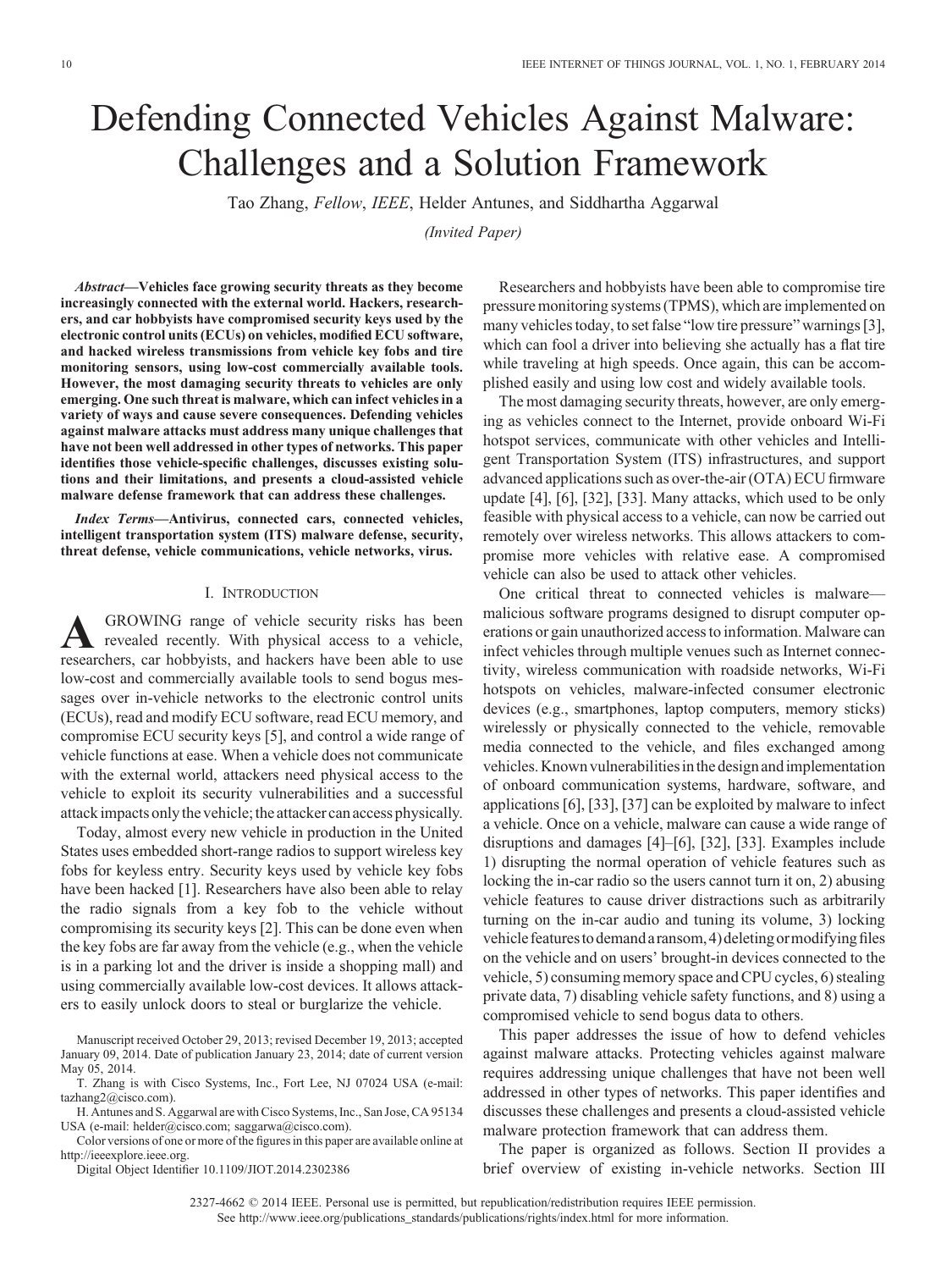summarizes the main types of malware and how they can infect computer systems. Section IV discusses how malware can infect connected vehicles. Section V summarizes main existing approaches used to protect vehicles and outlines their limitations. Section VI discusses the unique challenges in defending connected vehicles against malware. Section VII describes existing malware detection techniques and their limitations when applied to vehicles. Section VIII presents a cloud-based malware defense framework for connected vehicles. Section IX discusses selected remaining issues. Section X contains the conclusion remarks.

# II. IN-VEHICLE NETWORKS AND CONNECTED VEHICLES

This section schematically illustrates a typical architecture of existing in-vehicle networks and discusses its characteristics that directly impact vehicle threat defense.

As illustrated in Fig. 1, a vehicle has multiple electronic subsystems, such as powertrain control, body and comfort control, In-Vehicle Infotainment (IVI), vehicle safety, and embedded telematics subsystems. Each subsystem has a set of ECUs. Examples include ECUs for controlling airbags, antilock braking system (ABS), and advanced driver assistance system (ADAS). A modern vehicle has tens to over a hundred ECUs and some vehicles already have over a hundred million lines of software code [32]. Many ECUs, however, have strictly limited CPU and memory resources due to stringent cost constraints.

Different electronic subsystems traditionally use physically separate networks of various types that are specially designed for vehicles. For example, high-speed Control Area Network (CAN) buses are used for time-critical engine control, powertrain and safety subsystems while Local Interconnect Network (LIN) is used for less time-sensitive body control subsystems. Media-Oriented Systems Transport (MOST) and Ethernet are used in IVI subsystems to support audio and video applications and onboard video cameras.

Different in-vehicle networks are interconnected with gateways that control which messages can pass from one network to another. The gateways themselves have usually been interconnected with high-speed CAN buses, which will likely be replaced with Ethernet in the near future [34].

Today, each electronic subsystem typically implements its own dedicated communication modules to connect with the outside world. For example,

- 1) Users' brought-in devices are traditionally tethered wirelessly (e.g., via Bluetooth) or physically (e.g., via USB) to the IVI system. Tethered smartphones, e.g., have been used to support infotainment and safety applications such as hands-free calling, emergency calls, and to allow smartphone applications to use the vehicle's sound and display systems.
- 2) The embedded cellular module is usually part of a telematics system separate from the IVI system.
- 3) Onboard Wi-Fi hotspot access point is integrated either in the IVI or a separate telematics system.
- 4) Dedicated Short Range Communication (DSRC) radios [4] are being considered to be integrated into active safety systems to support vehicle-to-vehicle safety communications.

Each physically separate communication interface with the outside world has to be protected separately, which leads to duplicate security functions on the same vehicle.

Today, all vehicles in the United States provide a standard Onboard Diagnostic (OBD) port. This interface, although intended primarily for vehicle repair and inspection, enables everyone to access a vehicle's internal networks, diagnose vehicle electronic systems, and update the ECU firmware.

#### III. MALWARE AND HOW THEY SPREAD

Malware exist in many forms. They include:

- 1) Virus: A virus is a malicious program that can reproduce by copying itself into other computer programs and files. When a virus-infected file runs on a computer, the virus will be activated and will attempt to infect other programs on the local and remote computers. Each newly infected program will in turn try to infect even more programs and computers.
- 2) Worm [7]: A worm is a malicious program that spreads from computer to computer without having to attach itself to other programs.
- 3) Trojan horse: A Trojan horse is a malicious program that gains unauthorized access to a computer while appearing to perform a desirable function.
- 4) Spyware: A spyware is a malicious program that gathers information on a computer and sends it to other entities without the computer owner's knowledge.
- 5) Ransomware: A ransomware is a malicious program that restricts access to an infected computer to demand a ransom to be paid for the restriction to be removed. Recent years have seen a rapid growth in the number of Ransomware [17].
- 6) Rootkit: A rootkit is a software program that hides the existence of malicious programs on an infected computer. This can be done by, e.g., disguising malware as necessary files that antimalware software will overlook. Rootkits can only be installed on a computer with root access privilege. They are difficult to detect. Removing a rootkit often requires operating system reinstallation or even hardware replacement.

To evade detection, many modern malware can modify themselves to look different each time they replicate. Such malware can be polymorphic or metamorphic as explained below:

- 1) Polymorphic malware [23]: A malware that contains a constant malicious code body together with the necessary information to decrypt and encrypt this code body. At each replication, the code body is decrypted and then encrypted again so the new generation of the malware will look different from the previous one. The code body, and sometimes the decryption data, will always remain constant—a characteristic that has been used to detect polymorphic malware.
- 2) Metamorphic malware [24]: A malware that uses code evolution techniques to transform into a new look without any constant part each time it replicates.

Malware can enter a computer through a variety of channels, e.g., coming in downloaded files and applications, in files from a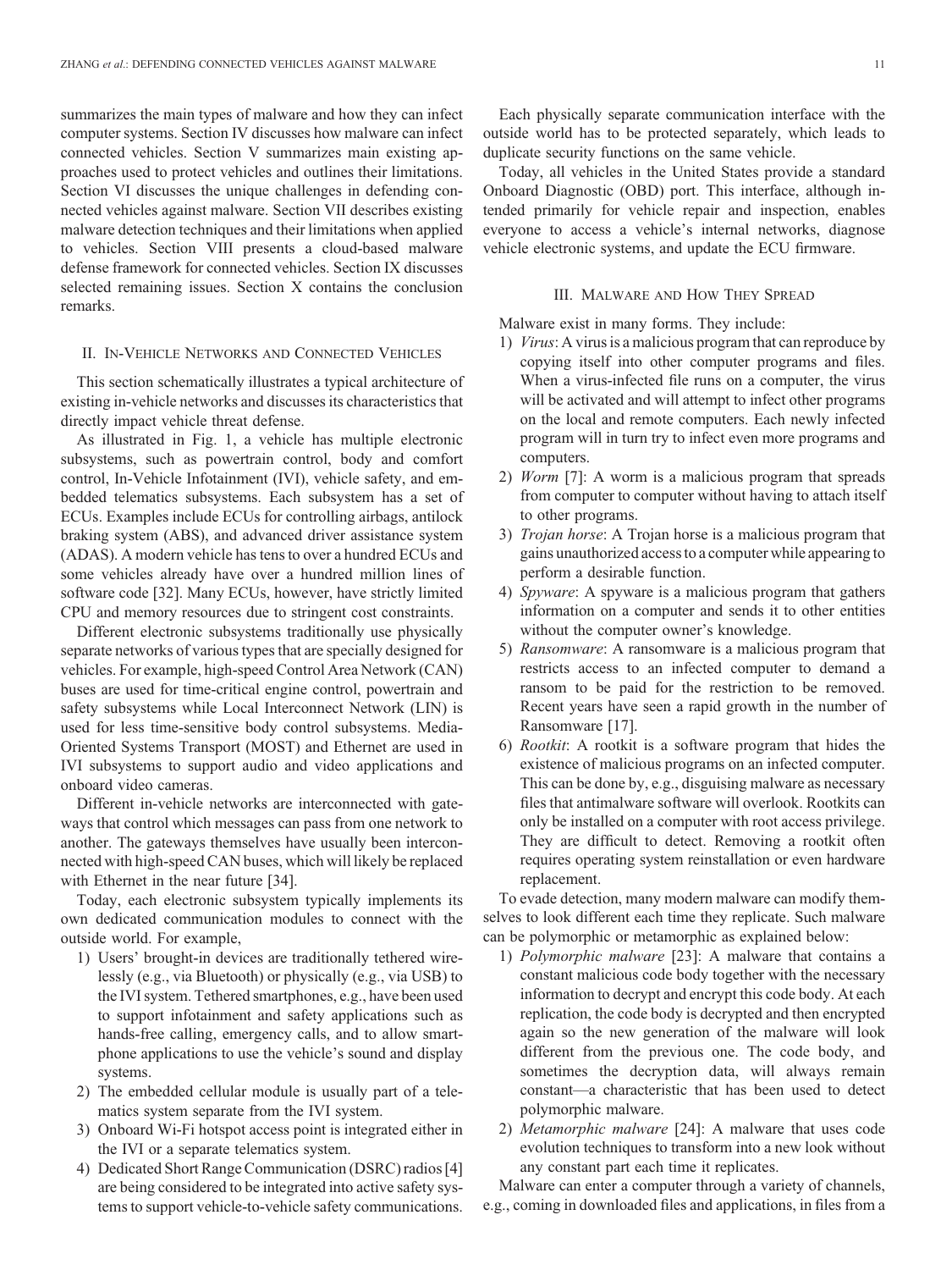Fig. 1. Schematic illustration of existing in-vehicle network architectures.

removable media, and in e-mail attachments. Just because a malware is on a computer does not mean it can harm the computer. For a malware to do harm, it needs to execute on a computer. A malware may run on a computer through a front door, i.e., by going through the interactive user authorization procedures. A malware may also run a computer through a backdoor, i.e., bypassing the computer's authentication procedures to run without the computer owner's involvement. A backdoor can exist as a result of system design vulnerabilities. A backdoor can also be installed by a malware that is already on the computer. Sometimes, software makers may keep backdoors in software to facilitate remote technical support for the software. The higher access privilege a malware gets, the more damage it will be able to cause.

In addition to attacking computers, malware have been widely used to access private data and communication networks to steal information and to disrupt the normal operation of a networked information system.

# IV. MALWARE AND CONNECTED VEHICLES

Communications with the external world expose vulnerabilities that can be exploited by malware to infect a vehicle. This section discusses such vulnerabilities of connected vehicles. We will also discuss how Linux operating systems widely used on vehicles impact malware attacks to vehicles. Finally, we will examine what could motivate hackers to mount malware attacks to vehicles.

# A. Potential Ways for Malware to Infect Connected Vehicles

Any network interface, physical or wireless, could be exploited by malware to infect a vehicle. The likelihood for a

malware to enter a vehicle and run on it depends on many factors. Several of these factors are:

- 1) vulnerabilities in the design and implementation of hardware, software, applications, and communication systems on the vehicle;
- 2) users' insufficient ability to safeguard file downloads into the vehicle when users access Websites and download applications from external sources;
- 3) vulnerabilities in the external data that enters a vehicle (e.g., likelihood that a software update package is infected with malware before it is loaded onto a vehicle);
- 4) vulnerabilities in the operating systems used on the vehicles.

Next, we discuss several scenarios where malware could exploit these vulnerabilities to infect a vehicle.

1) Onboard Diagnostic Ports: A vehicle's OBD port enables anyone to access a vehicle's internal networks to eavesdrop on messages over these networks, send malicious messages, communicate with ECUs, and update ECU firmware using standard and low-cost off-the-shelf data logging and programming equipment. Attackers can install malware on the ECUs as easily as car enthusiasts can tune and reprogram their ECUs. The diagnostic tools can also be infected with malware without their users' knowledge. These malware-infected diagnostic tools can in turn infect the ECUs when they communicate with each other. The Right-to-Repair laws in the United States, and similar laws in many other countries, require that automakers provide the same information to all independent repair shops as they do to automaker authorized dealerships to create a fair vehicle repair marketplace. This means that any repair shop and personnel, many of which are

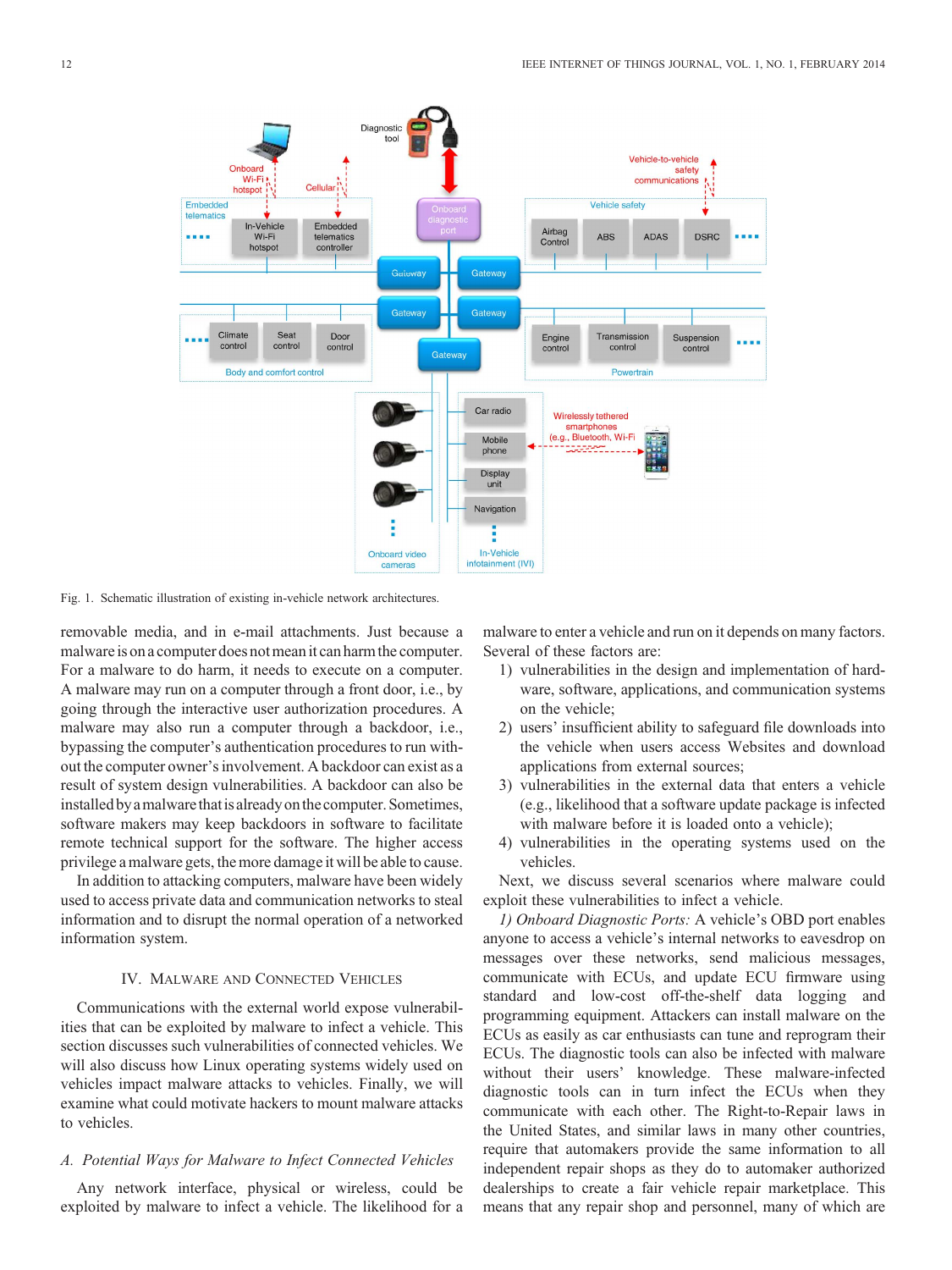not controlled by automakers, can update ECU firmware. Hence, it will be difficult to control the sources and contents of the firmware update packages, creating more vulnerability for malware to infect a vehicle.

2) OTA Firmware and Software Updates: As mentioned in Section II, some vehicles already have over a hundred million lines of software code and the complexity of in-vehicle software continues to grow. Thus, remote OTA ECU firmware update becomes increasingly important and expected, which increase the chances for malware to infect vehicles from remote sites.

3) Embedded Web Browsers: Vehicles have begun to offer embedded Web browsers to allow users to access the Internet and to download media contents and applications to vehicles from remote application stores, which may or may not be provided by an automaker. Accessing the Internet and downloading applications to vehicles provide a channel for malware to be downloaded to the vehicle, in similar ways malware are attracted to our computers and smartphones.

4) Aftermarket Equipment: Aftermarket IVI systems use tethered or embedded devices to provide network connectivity and host third-party applications. A growing security threat is the wide availability of aftermarket devices commonly used to replace factory installed equipment, such as IVI head units. These are often Windows, Linux, or Android-based devices that can be easily modified to run malicious applications.

5) Removable Media Ports: Most modern vehicles provide USB ports for users to connect brought-in devices. These interfaces allow the embedded systems on a vehicle, such as the IVI system, to access data files (e.g., music files) on the removable media. They have also been used by vehicle manufacturers and aftermarket device manufacturers to update ECU firmware. These removable media can be infected with malware, which can in turn spread into the vehicle's embedded systems. Two malware attacks to vehicles using removable media have been identified in [6]. First, a malware on a removable media can be stored under a specific name that can trick the vehicle's embedded system into believing it as a firmware update and will, therefore, install and run the malware when the removable mediais pluggedin. Second,malware can be added to the music files. The input vulnerabilities of the media player's firmware can then be exploited to allow the malware to run when the music file is played. Researchers have shown an attack by modifying a Windows Media Audio (WMA) file that, when played on the vehicle's media player, sends malicious CAN messages to compromise multiple in-vehicle systems.

Once a malware infects one electronic subsystem on a vehicle, such as the IVI system, it will be able to harm other electronic subsystems in the vehicle because different subsystems are interconnected to enable cross-system functionality. Malware running on one subsystem can send malicious messages to disrupt the normal operations of other parts of the vehicle. It can also perform denial-of-service (DoS) attacks by flooding other subsystems and in-vehicle networks with bogus messages to bring down other subsystems.

## B. Impact of Linux on Malware Threats to Vehicles

Many vehicles use Linux operating systems. Linux has experienced significantly fewer malware than other operating systems such as Microsoft Windows and Android. Several factors have contributed to this phenomenon.

- 1) Most Linux distributions are installed from a limited set of repositories owned or operated by trusted distributors. Software installation packages are cryptographically signed by trusted distributors and the signatures have to be validated before installation is performed.
- 2) A large number of Linux distributions are currently in use. This makes it difficult for malware to spread because malware designed for one Linux distribution typically will not work on another Linux distribution.
- 3) A Linux system implements different levels of access privileges for different types of users such as root user, regular users, and guests. Each access privilege, except GUESS access, is protected with a password. Explicit user permission is usually required for a user or program to gain root access privileges. This makes it difficult for a malware to install on a Linux computer with root access.
- 4) Linux is open source. This enables a worldwide community of security experts to detect and address Linux security vulnerabilities on a routine basis.

However, Linux is not immune to malware [18], [21]. Linux users and applications can be fooled into allowing malware to enter and execute [22], [19]. Recently, Linux malware have been on the rise [19], [20].

More importantly, several factors that have made malware difficult to spread on Linux computers may not be as effective in preventing malware from infecting vehicles. For example,

- 1) The vehicle's open OBD port allows virtually everyone to access the ECUs and update their firmware. This means that ECU firmware update packages will not come from a restricted small number of well-controlled and trusted sources.
- 2) Each automaker will likely use a common Linux distribution across as many vehicle models as possible. The automotive industry has been developing an industry-wide Linux-based software framework—GENIVI—for IVI systems. This will make it easier for malware to spread among vehicles.
- 3) A malware can severely harm a vehicle even with only regular user permissions and not root privileges.
- 4) As discussed previously and demonstrated repeatedly by many researchers [4]–[6], [32], [33], any successful malware attack to a vehicle can cause significantly more severe consequences than compromising consumer electronics. Thus, even a small number of successful malware attacks to vehicles represent a serious problem.

These mean that malware defense capabilities will also be necessary for vehicles that use Linux operating systems.

#### C. What Would Motivate Malware Attacks on Vehicles

Understanding what would motivate attackers to spread malware to vehicles is essential to understanding the risks and impacts of malware attacks. Several likely motivations are:

1) Fun and publicity: Many security attackers hack computers just for the fun of doing it or as a way to show off their security skills. It is anticipated that many hackers will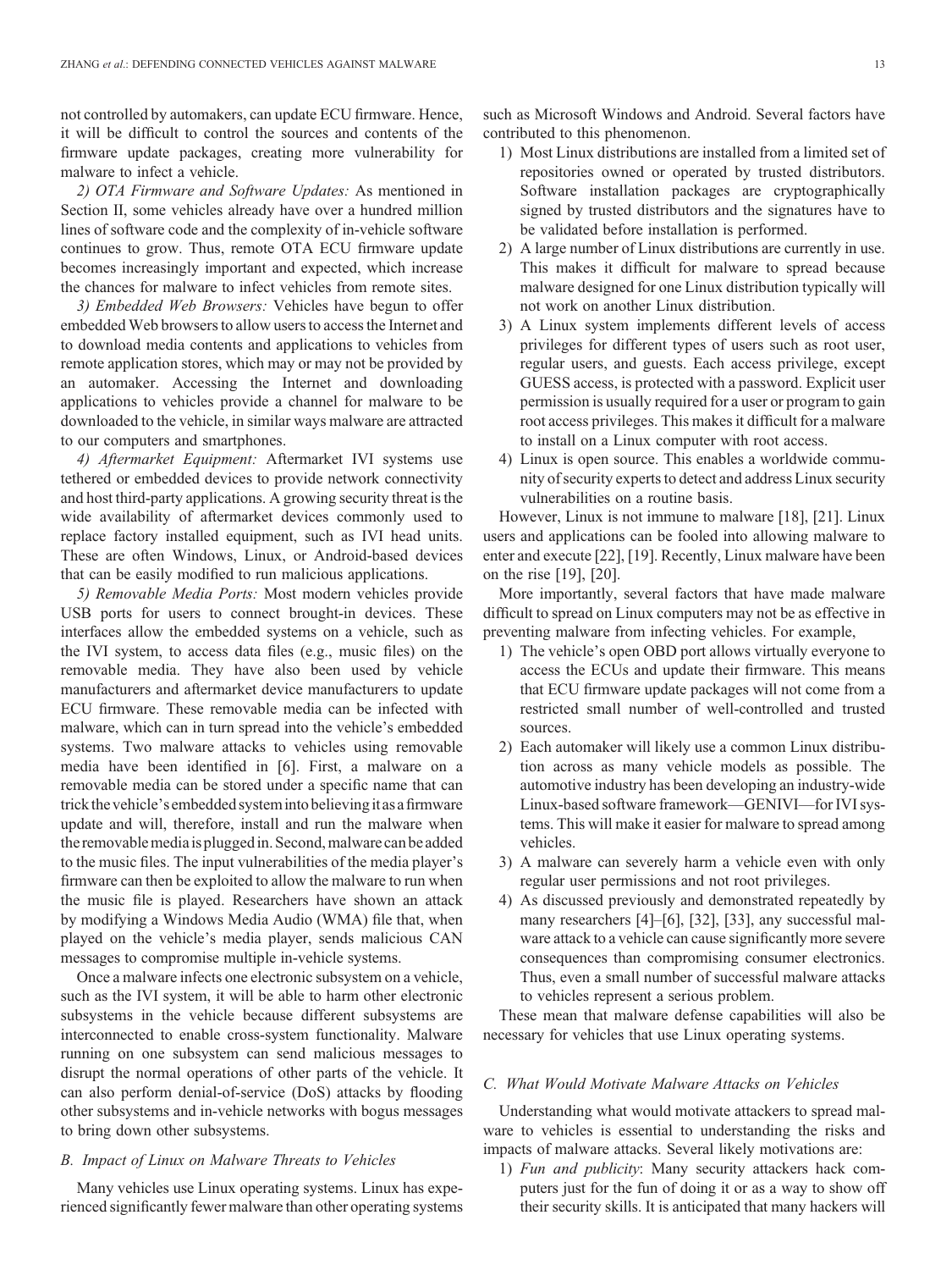view the increasing population of connected cars as highly interesting targets. Hacking cars could generate greater publicity than hacking consumer computers or smartphones.

- 2) Breach driver privacy: By injecting a spyware onto a vehicle, an attacker could retrieve such private information regarding the driver as where he has been, his driving habits, his phone directory and call history, the music he listens to, and much more.
- 3) Ransom: A ransomware could allow an attacker to remotely disable selected vehicle functions (e.g., lock the doors or the in-car radio, immobilize the engine) in a way that the vehicle owner's car keys can no longer activate them. The attackers can then demand ransom to be paid before reenabling these functions.
- 4) Theft: A malware attack could allow an attacker to open a vehicle's doors, deactivate its alarms and immobilizer so that he can steal the vehicle.
- 5) Sabotage: A malware could create a wide range of disruptions to a driver. Examples include remotely locking up a vehicle's infotainment system to specific radio channels, turning up and down the audio volumes, displaying erroneous low tire pressure messages or other messages that require the driver to take urgent actions while driving, posing arbitrary messages or images on the head unit display. Any such disruption could cause the driver to make deadly mistakes while driving, cause traffic accidents, and damage a carmaker's reputation.
- 6) Harm people and properties: A malware could allow an attacker to directly harm a driver and his vehicles. It could, e.g., disable the brakes or apply sudden braking while the vehicle is in motion to cause accidents.
- 7) Disrupt transportation: Malware can cause a large number of vehicles to make dangerous maneuvers to cause transportation chaos across a large region.

Malware attacks can be carried out by individuals, groups, crime or terrorism organizations, or even foreign governments. As more connected vehicles are deployed, more malware targeted to vehicles can be anticipated because vehicles will become more attractive targets for hackers.

# V. EXISTING APPROACHES TO SECURING VEHICLES AND THEIR LIMITATIONS

Conventional in-vehicle networks, such as CAN, MOST, and LIN do not provide adequate security protections. CAN buses, e.g., provide no mechanism for device authentication, message confidentiality protection, or message replay protection. It uses simple checksums to protect message integrity, which is widely known to be insufficient.

This section discusses the typical methods that have been used to secure in-vehicle networks and their limitations.

## A. Physical Network Separation

Physically separated networks have been used to isolate different electronic subsystems on a vehicle. This, however, becomes a less effective way to secure in-vehicle networks as different electronic subsystems need to communicate more with each other and with external networks to support advanced

vehicle functions. For example, ADAS functions require communications among vehicle safety, power train, body control, and even the IVI subsystems. Close communication among different subsystems is even more important for electrical vehicles. For example, to accurately predict remaining travel distance and smartly dispatch the limited battery power, an electrical powertrain system needs to communicate with the body control system to monitor and even adjust the states of climate control and windows that impact battery power consumption.

### B. Message Obfuscation

Automakers often use proprietary messages for ECUs to communicate with each other to support advanced functions beyond what standard messages can support. They seek to keep the proprietary messages known only to authorized parties. However, these messages are known to be easy to decode by reverse engineering.

## C. Predefined Messages

Many ECUs on today's vehicles accept only predefined message types. Similarly, onboard gateways will only relay predefined message types. The predefined messages are often hardcoded in firmware. While this approach helps reduce virus infection, it severely limits a vehicle's ability to communicate. It is effective only when all the traffic consists of only predefined messages. It, therefore, cannot be used to control most user application traffic that contains arbitrary data and is a popular venue for malware infections.

# D. Limited Applications, Application Features, and User Experiences

Inadequate security in today's vehicles limits the applications available in vehicles. For example, web browsers embedded in vehicles typically do not allow content downloads or even video streaming mainly due to insufficient ability to prevent malware from infecting the vehicle.

## E. Control of Applications and Contents

Application-specific authentication is often required before a firmware update procedure can initiate with an ECU. Most existing vehicles, however, use rudimentary challenge-andresponse procedures for such authentication, which have been shown to be easy to crack [5].

Some ECUs only accept software updates that are cryptographically signed. However, a rapidly growing number of malware are now also signed with legitimate signatures and digital certificates [17]. This means that code signing alone may no longer be sufficient to ensure malware-free code.

Furthermore, application-specific security procedures cannot control network-layer or link-layer accesses to ECUs and to a vehicle's internal networks.

#### F. Network-Specific Security Protocols

As Ethernet is introduced into vehicles, IEEE 802.1AE (MACsec), although not yet used on vehicles, could be used to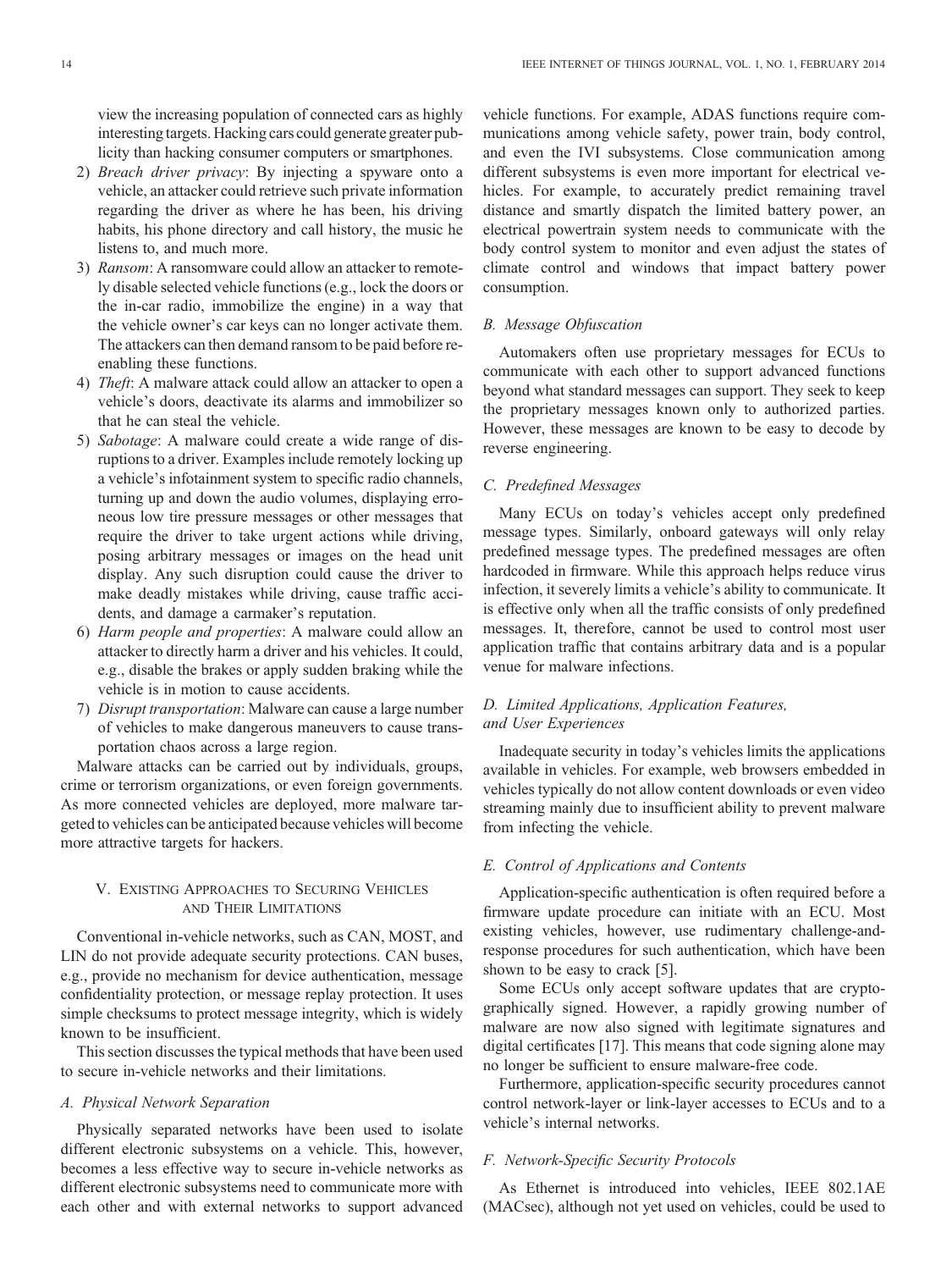provide hop-by-hop security protections for the Ethernet-based networks on a vehicle. MACsec supports data integrity, data origin authentication, data confidentiality, and replay protection using symmetric-key algorithms.

However, MACsec currently applies only to Ethernet while vehicles are expected to also use non-Ethernet networks for the foreseeable future. Using MACsec also requires in-vehicle devices to implement neighbor discovery protocols and IEEE 802.1X-based protocols for authenticating devices and for devices to establish security keying materials, which can be overly complex and costly for many resource-constrained in-vehicle devices.

#### G. Application-Specific Security Protocols

Security protocols have been designed to secure selected categories of automotive applications. For example, IEEE 1609.2 is designed to support primarily the authentication of vehicle safety message broadcasts over DSRC radios. It could be used to support message authentication and protect message integrity over in-vehicle networks. However, it requires all devices to support public-key cryptography for digital signatures and digital certificates. As such, it requires a Public Key Infrastructure (PKI) to supply the digital certificates to the hundreds of millions of vehicles in a large country as the United States. This introduces a new set of technical and business challenges [4].

Furthermore, IEEE 1609.2 does not provide a resourceefficient way to protect the confidentiality of broadcast messages—an important requirement for in-vehicle networks.

## VI. UNIQUE CHALLENGES IN DEFENDING VEHICLES AGAINST MALWARE

Most electronic devices on a vehicle have limited processing, memory, and communication capacities due to stringent cost constraints. The average age of passenger cars and light trucks on the U.S. roads reached 11.4 years in 2013 [36]. New vehicles manufactured today are expected to last even longer. Over such long lifespans of a vehicle, new malware will be created and hence more onboard resources and more sophisticated techniques will be needed for malware defense. But once a vehicle leaves its manufacturing plant, its onboard resources will be difficult to change. Therefore, the first challenge is how to ensure adequate malware defense for a vehicle over its long lifecycle with minimal onboard resources that cannot be changed.

Onboard threat defense capabilities must be kept up-to-date over time to provide adequate protection for a vehicle throughout its long lifecycle. This up-keep should be accomplished with no or negligible inconvenience to vehicle owners and preferably with no user intervention. However, an onboard malware defense system cannot practically rely only on itself to keep it up-to-date over its long lifespans due to limited onboard resources and the need for new malware defense techniques and software over time. Cloud-based malware defense services can more effectively detect new malware and update the onboard malware defense capabilities. Thus, the second important challenge is how to balance the malware defense processing load on the vehicle versus the load of vehicle-to-cloud communication for the vehicle to maintain up-to-date and adequate protection over time.

A cloud-based threat defense system must rely on information from vehicles to detect threats that are relevant to vehicles. This is because in many occasions only the vehicles have information about the threats they have experienced. However, not all threatrelated information from vehicles can be trusted because some vehicles may have been compromised and used to send false information. Attackers with physical access to a vehicle can also fake input data to the vehicle's communication unit to trigger it to send false information without compromising the vehicle's security system. Thus, the third challenge is how should a cloud-based threat vehicle defense system determine how trustworthy threat-related information from vehicles is.

Many malware are irrelevant to vehicles. Without the ability to determine which malware are relevant to vehicles, the potentially large number of vehicle-irrelevant malware can trigger frequent unnecessary updates to vehicles' onboard malware defense systems and result in a heavy waste of wireless bandwidth. Therefore, the fourth challenge is how can a vehicle malware detection system determine which malware are relevant to vehicles and to each specific vehicle model.

The malware defense solution for connected vehicles must be highly scalable. In the United States, a large automaker would sell over two million new vehicles each year and have tens of millions of vehicles in operating condition at any time. Security operations must support the large and changing vehicle population in ways that will not cause significant inconvenience to vehicle owners. These operations include provisioning initial onboard security systems, distributing threat-related intelligence (e.g., malware signatures) to vehicles, updating onboard threat defense system parameters and software, collecting and analyzing threat-related information from vehicles, and performing OTA threat mitigation such as malware removal.

# VII. EXISTING MALWARE DEFENSE MECHANISMS AND THEIR LIMITATIONS WHEN APPLIED TO CONNECTED VEHICLES

A wide range of malware defense mechanisms have been developed for protecting enterprise networks and personal computers [8]–[11]. They can be classified into signature-based, behavior-based, and heuristic-based techniques. This section discusses the main limitations of applying these mechanisms to protect connected vehicles.

#### A. Signature-Based Malware Detection

Signature-based malware detection consists of two sequential steps. First, new malware must be identified and a unique representation or a signature of each malware is generated. This process is usually accomplished by a combination of manual and automated analysis of the information collected from networks and user devices [29]. Second, each computer retrieves the malware signatures. It can then detect whether afile or data stream contains malware by scanning the data for malware signatures.

Signature-based detection has been the most widely used detection techniques [15].

Compared to behavior-based and heuristic-based detection mechanisms, signature-based detection is simpler and safer to implement and typically requires lower processing power.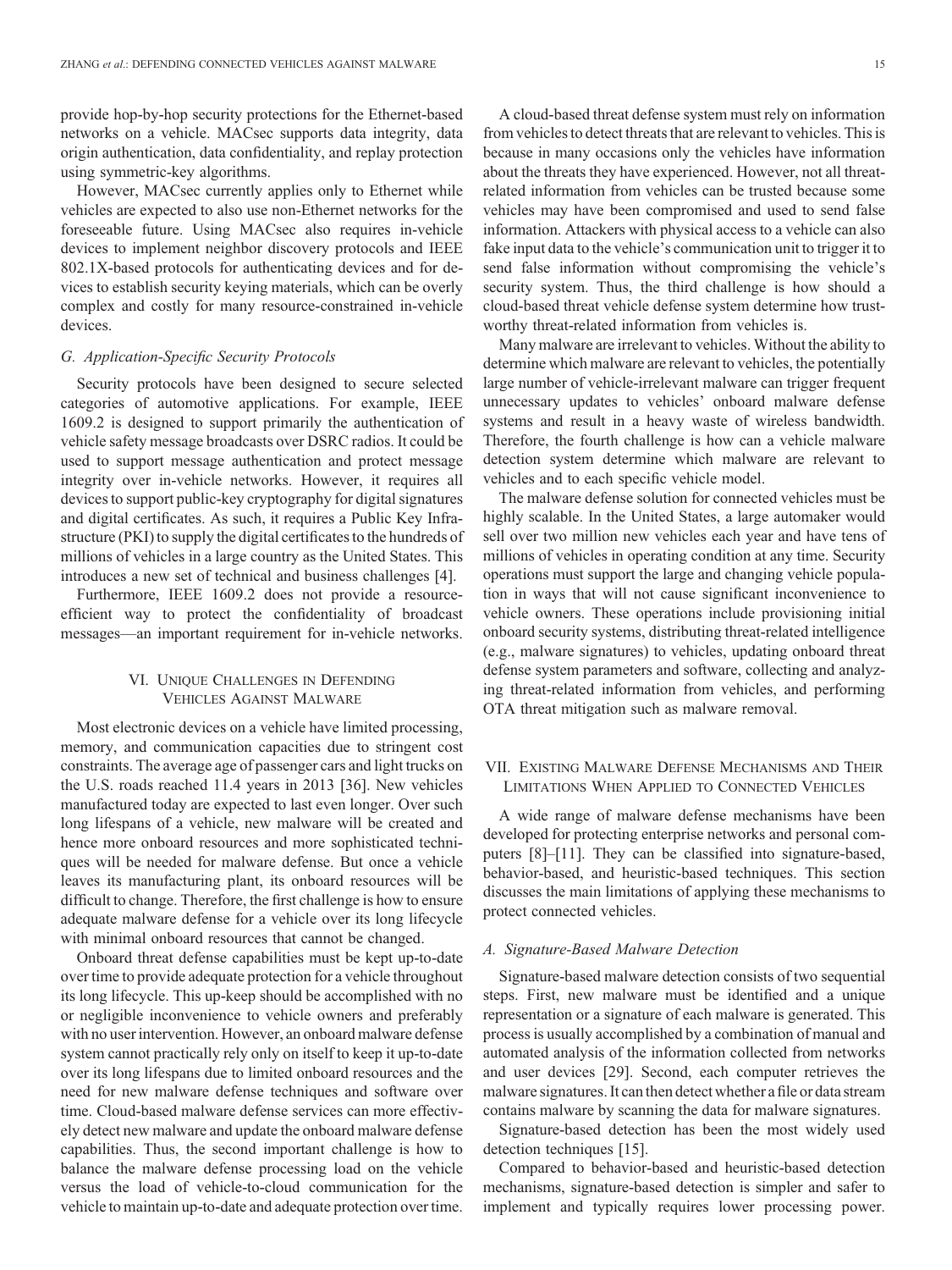However, it has several limitations when applied to protecting connected vehicles.

First, the already large number of malware, which can further grow significantly over a vehicle's long lifecycle, can result in a prohibitively large malware signature database for a resourceconstrained in-vehicle device to maintain and process. Today, a typical malware signature database already contains from hundreds of thousands to over a million malware signatures resulting in tens to hundreds of megabytes of data in a malware signature database [16]. Therefore, a large malware signature database has to be installed on each vehicle when the vehicle is manufactured. The number of malwares detected on the Internet has been growing exponentially over recent years [12]–[14]. Once tens to hundreds of millions of vehicles are connected to the Internet in a large country like the United States, additional malware targeting these vehicles will be anticipated. Therefore, over a vehicle's 11.4 year or even longer average lifetime [36], the amount of storage space required to store malware signatures on a vehicle can grow significantly. When a vehicle is manufactured, it will be difficult to predict how large a database should be installed on a vehicle so that it will be sufficient to handle all the potential new malware over the vehicle's long lifecycle. Consequently, additional storage capacity may need to be added to a vehicle over time. Furthermore, as the number of malware signatures grows, the amount of processing power required to scan files against malware signatures will also increase. That is, the CPU capacity required on a vehicle faces the same issue as faced by the required storage space for malware signatures.

Second, the malware detection functions in a cloud have to rely on information from the vehicles to detect new malware, but such information cannot always be trusted because some vehicles may have been compromised. With physical access to the vehicle, attackers could even manipulate input data to a vehicle's communication device to cause the vehicle to send false information without having to compromise the vehicle's security system. Vehicles already infected by malware could also be used by the malware to send false information to the cloud. Ways to effectively determine the trustworthiness of threat-related information from vehicles have not been well studied. Some existing threat defense systems assign reputation levels to data sources. However, they typically rely on prior knowledge about the reputations of the sources. For example, a device under a network operator's control may be given higher reputation than other devices. Approaches will be needed for determining how reputable vehicles are as safe information sources.

Third, ways for determining which malware detected in the cloud is relevant to vehicles are missing. Consequently, vehicles will have to be updated to handle all threats detected by the cloud, including threats that are irrelevant to vehicles. This will waste wireless bandwidth needlessly.

Fourth, signature-based detection is ineffective in detecting metamorphic malware [24]. This is because the metamorphic malware's mutating code makes it difficult or impractical to create signatures for every instance of the malware a prior.

Fifth, signature scanners cannot detect new malware ("zero-day" malware) for which no signatures have been generated.

Sixth, the malware signature database on each vehicle must be updated timely when new malware are discovered and new malware signatures are generated by the remote entity that detects new malware. However, frequent malware signature updates to an automaker's tens of millions of vehicles will be complex to manage and can also be costly to vehicle owners.

Seventh, with the increasing volume of vehicle communications, scanning the incoming traffic and downloaded files against a potentially very large database of malware signatures can consume prohibitively high CPU power on resource-constrained in-vehicle devices.

#### B. Behavior-Based and Heuristic-Based Malware Detection

Behavior-based malware detection [31] determines whether a program is malicious by observing what it does when it executes. Heuristic detection [30] examines program files for suspicious characteristics (e.g., rare instructions) or emulates the execution of a program or selected ports of the program to determine whether it will perform malicious acts. Heuristic detection often uses rule-based, data mining, and machine-learning techniques to learn the features of a program to determine whether they are malicious. Many existing antivirus software uses some forms of heuristic-based detection.

Behavior-based and heuristic-based detection mechanisms allow each vehicle to rely on itself (i.e., without depending on off-board systems) to detect malware including zero-day malware that have not been previously seen. They can also detect polymorphic, metamorphic or other types of malware that mutate when replicating themselves.

However, behavior-based and heuristic-based detection mechanisms can have excessively high false positive or false negative rates. They are significantly more complex to implement and resource-intensive to run on each vehicle. Therefore, they may not be suitable for use on resource-constrained invehicle devices that also demand ultra-low false positive and false negative rates.

Furthermore, any heuristic-based or behavior-based technique installed on a vehicle today will likely become obsolete and need to be updated or replaced during the vehicle's long lifecycle.

# VIII. A CLOUD-ASSISTED VEHICLE MALWARE DEFENSE FRAMEWORK

An important realization from the analysis in Sections VI and VII is that it will be impractical to rely solely on each individual vehicle to sufficiently protect itself against malware over the vehicle's long lifecycle. Cloud services can help defend resource-constrained devices against malware.

This section presents a cloud-assisted vehicle malware defense framework. We start with the end-to-end malware defense framework with the main design principles. We then discuss in more detail the onboard malware defense functions and architectures.

#### A. Architecture Overview and Principles

Cloud services have been used to detect malware in Internet traffic destined to computers. A source computer or its Internet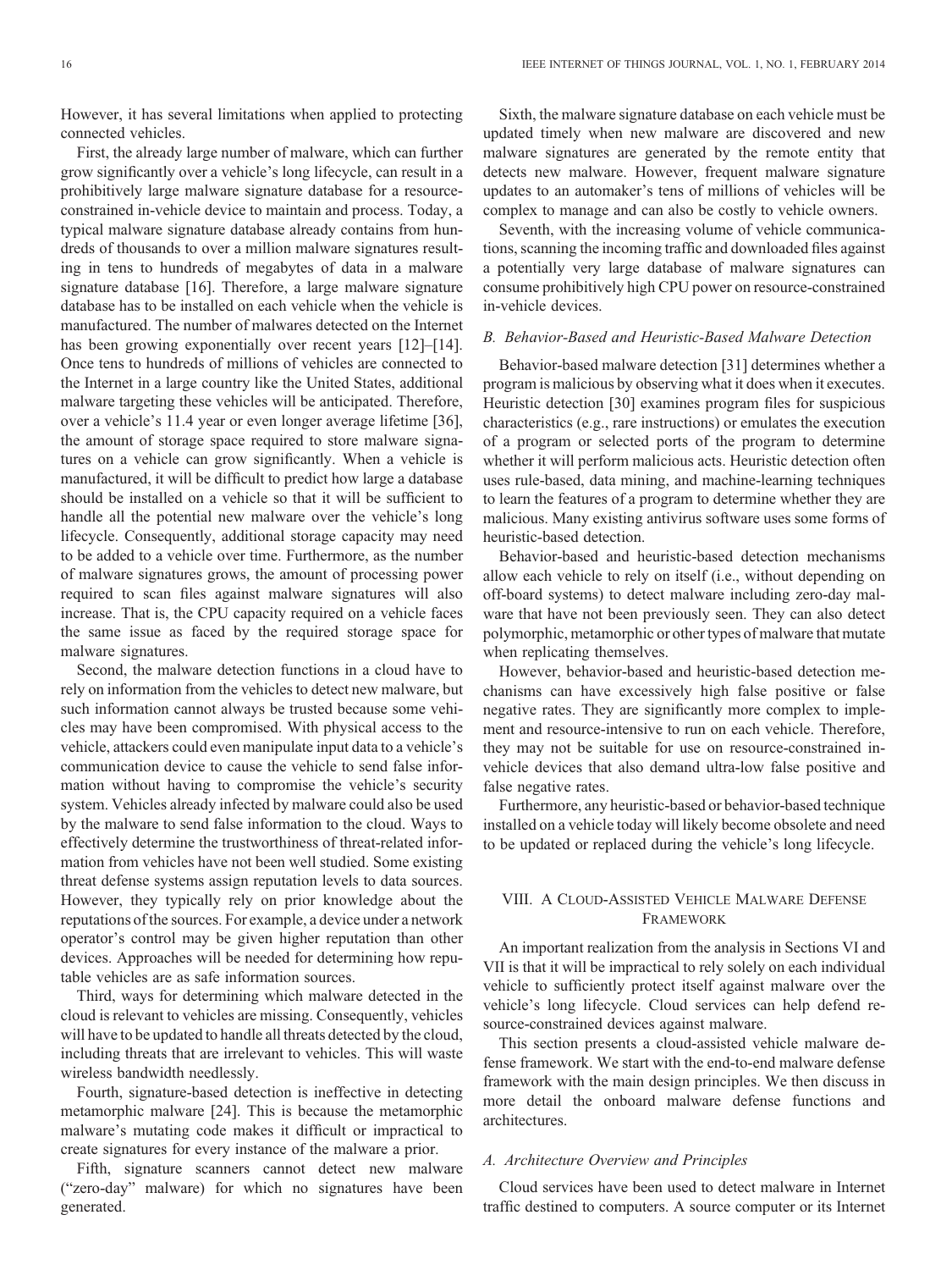

Fig. 2. Cloud-assisted vehicle malware defense framework.

service provider redirects communication requests (such as Web requests) to a security cloud. The security cloud contacts the ultimate destination to redirect the return traffic to the security cloud, where the traffic will be scanned for malware before relayed to the source computer. It has also been proposed that smartphones send suspicious files to a cloud to be scanned for malware [35].

A typical existing cloud-based malware scanning system does not implement any malware detection or scanning capability on the computers to be protected. However, local malware detection capabilities will be necessary on vehicles because malware can come to a vehicle not only from remote sources but also from local devices connected to the vehicle wirelessly or physically (e.g., OBD ports, tethered smartphones, and invehicle Wi-Fi).

Therefore, we propose a cloud-assisted vehicle malware defense framework that consists of malware defense functions on each vehicle and allows these functions to be lightweight in terms of processing and storage, and yet have a full spectrum of malware defense capabilities that are kept up-to-date over time. This is accomplished through assistance from a security cloud, as schematically illustrated in Fig. 2.

The onboard malware defense functions protect the vehicle against malware that have reached the vehicle from any attack surface such as from local and remote network connections, physical and wireless network connections, V2I and V2V communications, removable media, and replacement ECUs.

The vehicle maintains local threat information databases (e.g., threat signatures and whitelists) to assist onboard malware detection. However, the total size of such databases will be capped and needs not increase even as the number of malware

grows over time. This eliminates the problems of having to install large malware information databases on a vehicle and to add additional storage and processing capacities to keep up with the growing number of malware over time.

The limited size of the onboard malware information databases may constrain the vehicle's ability to detect malware locally. Therefore, the onboard malware defense capability will be compensated by the malware detection and defense capabilities in the security cloud.

The security cloud, as illustrated in Fig. 3, provides several services to assist the vehicles in malware defense:

- 1) Examine files received from vehicles for malware: When the onboard malware defense cannot determine, with sufficient confidence, whether a file contains malware, it will send the file, or in some cases a short unique representation of the file, to the security cloud to be further examined for malware before allowing the file to execute on the vehicle.
- 2) Discover new malware that are relevant to vehicles: Collect and analyze threat-related information from vehicles and other sources to detect new malware that may harm vehicles.
- 3) Scan network traffic destined to vehicles for malware: Some or all V2I communications can be routed through the security cloud that can detect and remove malware in the traffic that passes through it.
- 4) Update onboard malware defense: The security cloud will interact with the vehicles to keep their onboard malware defense functions up-to-date over time.
- 5) Support OTA malware removal: The security cloud will interact with the onboard security gateway to detect and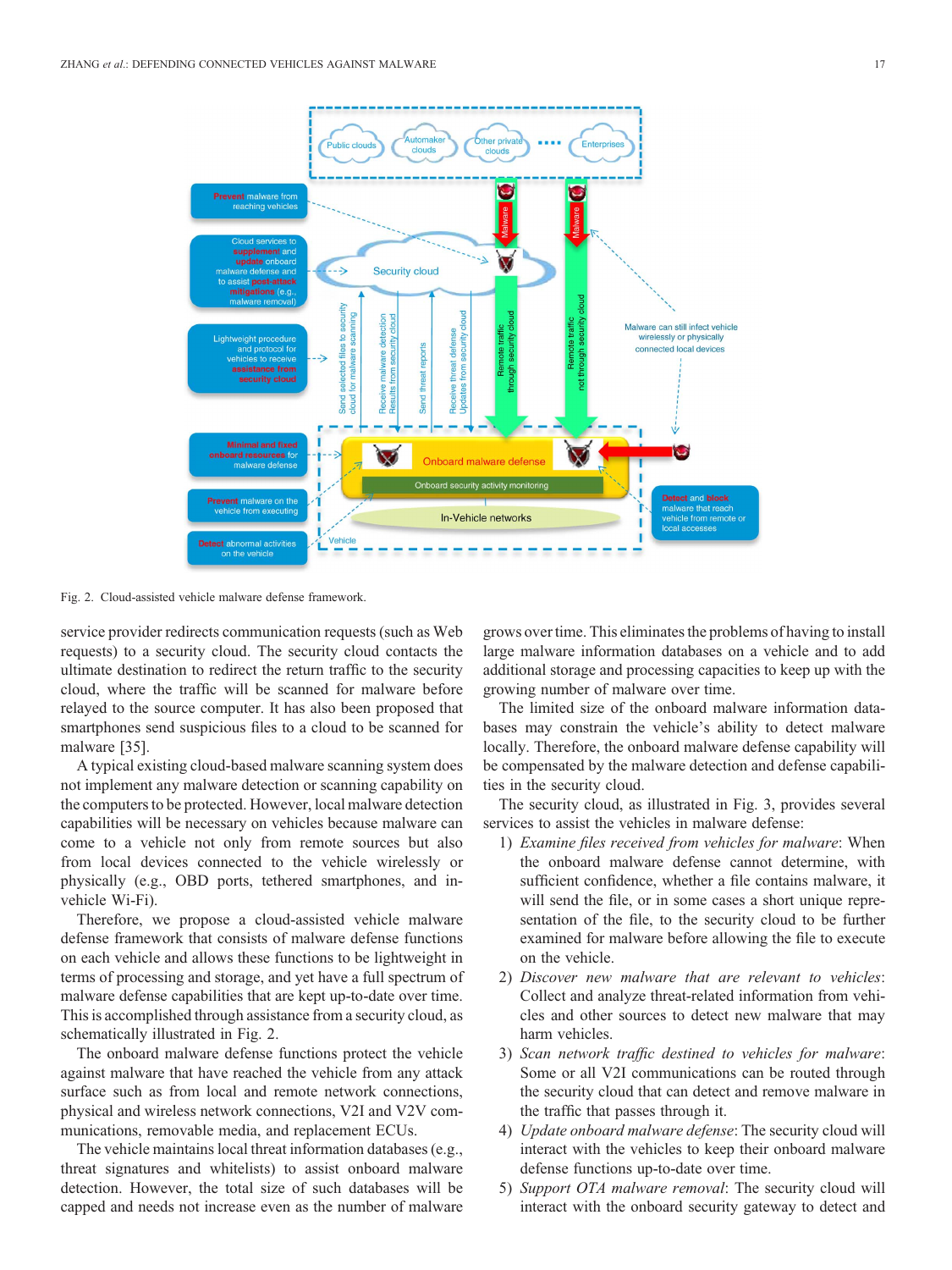

Fig. 3. High-level security cloud functional architecture.

remove malware on the vehicle to minimize the need to bring malware-infected vehicles to service centers for malware removal.

These malware defense functions provided by the security cloud require more resources or need more information than any individual vehicle has, and hence are typically impractical to implement on vehicles.

In addition to analyzing information from vehicles and performing file and forensic examinations of infected vehicles and other computer systems, the security cloud can proactively collect malware samples so it can detect new malware early and even before they spread to vehicles. Malware sample collection can be passive or active [28]. Passive malware collection lures malware to enter a trap in the security cloud [25], [26]. With active malware collection, the security cloud will open suspicious or known malicious URLs and files to discover and collect new malware samples from them [27].

The communication load and the delay for sending files to the security cloud for malware examination should be minimized. To this end, several factors need to be balanced carefully: malware detection techniques used on vehicles, the amount and contents of malware-related information stored on each vehicle, what files should be sent to the security cloud for malware screening and when they should be sent, and ways to identify and represent these files. Some of these factors will be fixed at vehicle manufacturing while others can be adjusted dynamically. For example, the vehicle, in collaboration with the security cloud, can dynamically adjust the contents in its fixed-size local threat information databases (e.g., maintaining information on the most popular and the most damaging malware) to help

balance local processing load versus the overhead of communication with the security cloud.

The proposed vehicle malware defense framework does not dictate which malware detection mechanisms should be used on vehicles or in the security cloud. This allows the malware protection capabilities to evolve as new malware detection techniques are created over time. Different vehicle models can also use different malware detection mechanisms to match their specific malware risk profiles and protection needs.

#### B. Onboard Malware Defense Functions and Architecture

Fig. 4 schematically illustrates the onboard malware defense functional architecture. Its functions can run on an onboard security gateway that connects the vehicle with the outside world or be distributed on multiple in-vehicle devices.

The malware defense functions on the onboard security gateway perform the following main tasks:

- 1) Detects malware-infected files that have got on the security gateway and prevents them from execution on the security gateway or passing through the security gateway to infect other in-vehicle devices.
- 2) Detects and blocks malware in the traffic passing through the onboard security gateway to in-vehicle devices to eliminate the need to implement malware scanning on every in-vehicle device.
- 3) Detects suspicious activities on the vehicle that may indicate a security attack.

For a malware to harm a system, it has to execute. Therefore, any file that attempts to execute on a vehicle is captured before it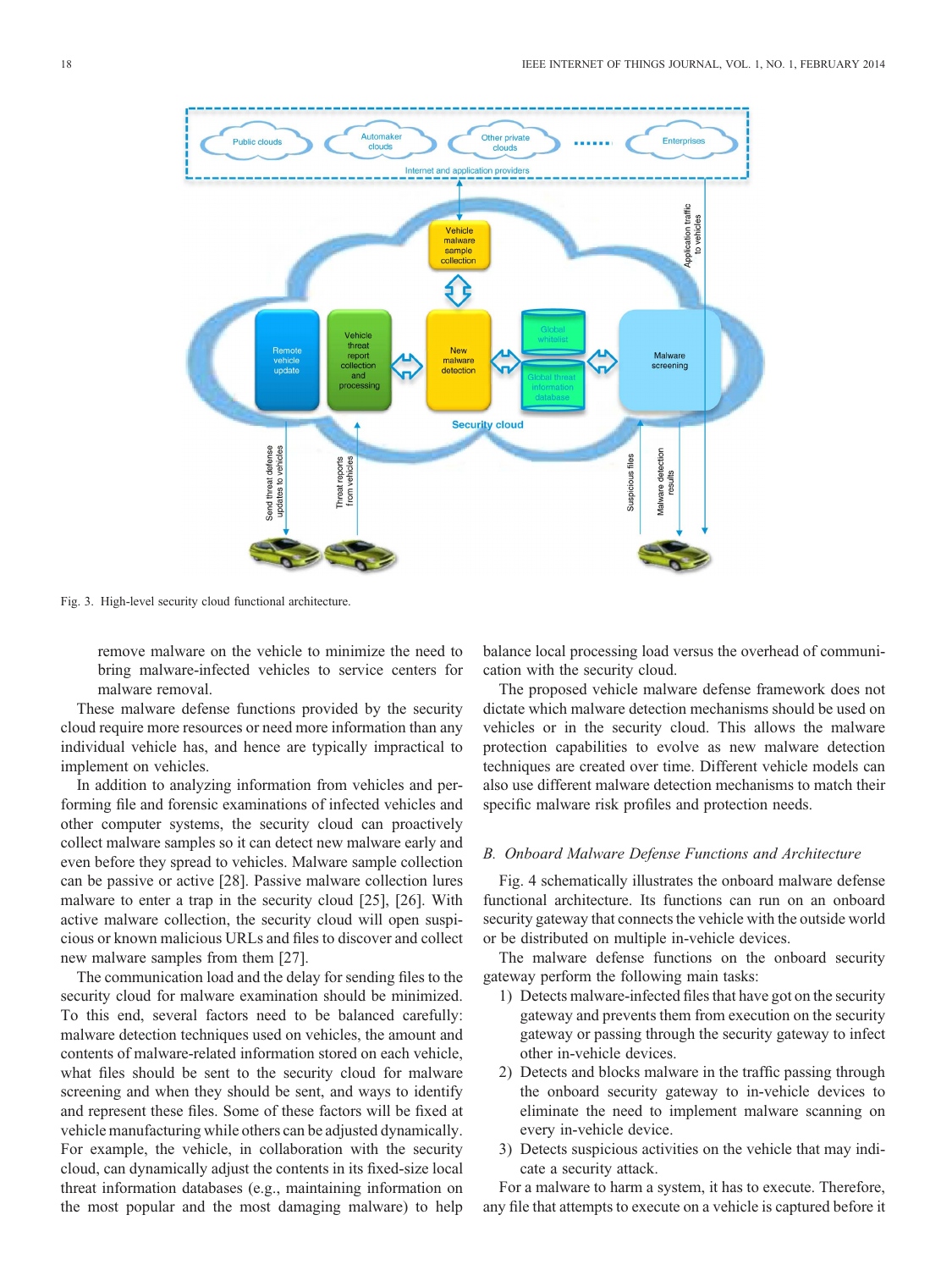

Fig. 4. Onboard malware defense functional architecture.

is allowed to execute and submitted to the Onboard Malware Defense Manager to start the malware examination process. For many operating systems, attempts to execute files that have not been authorized previously need user's explicit authorization (e.g., a pop-up menu to prompt the user to allow a file to run). This user authorization trigger can be used to automatically trigger the Onboard Malware Defense Manager to initiate malware scanning for a file without modifying the operating system.

Malware scanning for nonexecutable files can wait until the system processing load is light. However, nonexecutable files may be infected with malware. If these malware attempt to run (e.g., when the nonexecutable files are used), they will be captured and examined for malware before they are allowed to run.

Important executable files can be cryptographically signed by trusted entities and only allowed to execute on a vehicle after their signatures are positively verified by the Onboard Malware Defense Manager. However, recent years have seen a rapidly growing number of malware that are also signed with legitimate digital signatures [17]. Therefore, to further enhance the protection for a vehicle, mission-critical software programs can be further examined for malware after their digital signatures are positively verified by the vehicle.

Fig. 5 illustrates a process for the onboard malware defense procedure. Each file, which needs to be examined for malware, will be first examined by the Onboard Malware Detector, leveraging information in the Onboard Malware Information Databases.

The Onboard Malware Detector can implement any combination of malware detection techniques. It will interface with the rest of the onboard malware defense system via well-defined application programming interfaces (APIs) so that it can be updated or replaced over the air when it becomes out of date or obsolete.

The Onboard Malware Information Databases maintain a Local Whitelist containing representations of files known not to contain malware, and a Local Malware Database containing signatures of known malware or malware behaviors depending on the malware detection techniques used on the vehicle.

If the onboard malware defense system can determine with sufficient confidence whether a file contains malware, it will make a local decision on whether to allow the file to run on the vehicle without having to communicate with the security cloud. This can be the case when, e.g., when the file is on the Local Whitelist or in the Local Malware Database.

If onboard malware defense cannot determine whether a file contains malware, it sends the file, or a unique short representation of the file, to the security cloud for further malware examination. Digital signature can serve as the file's short representations. Mission-critical files authorized to run on vehicles can be digitally signed by the security cloud or trusted third parties. If a file is not signed, the vehicle can sign the file and use the signature to represent the file.

Upon receiving a signature from a vehicle, the security cloud verifies whether it has generated this signature. For this purpose, the security cloud can maintain a database of all the files it has authorized to run on vehicles together with its digital signatures for these files. If the signature is supposed to have been generated by a trusted third party, the security cloud contacts the third party to verify whether it has generated the signature. A positive verification that the signature was generated by a trusted entity will be a strong indication that the file is safe. If the signature is not generated by the security cloud or a trusted third party, the file on the vehicle has likely been altered or its signature was generated by an attacker, with, e.g., stolen signature keys.

The Onboard Security Activity Monitor function monitors the traffic over the vehicle's internal networks to detect abnormal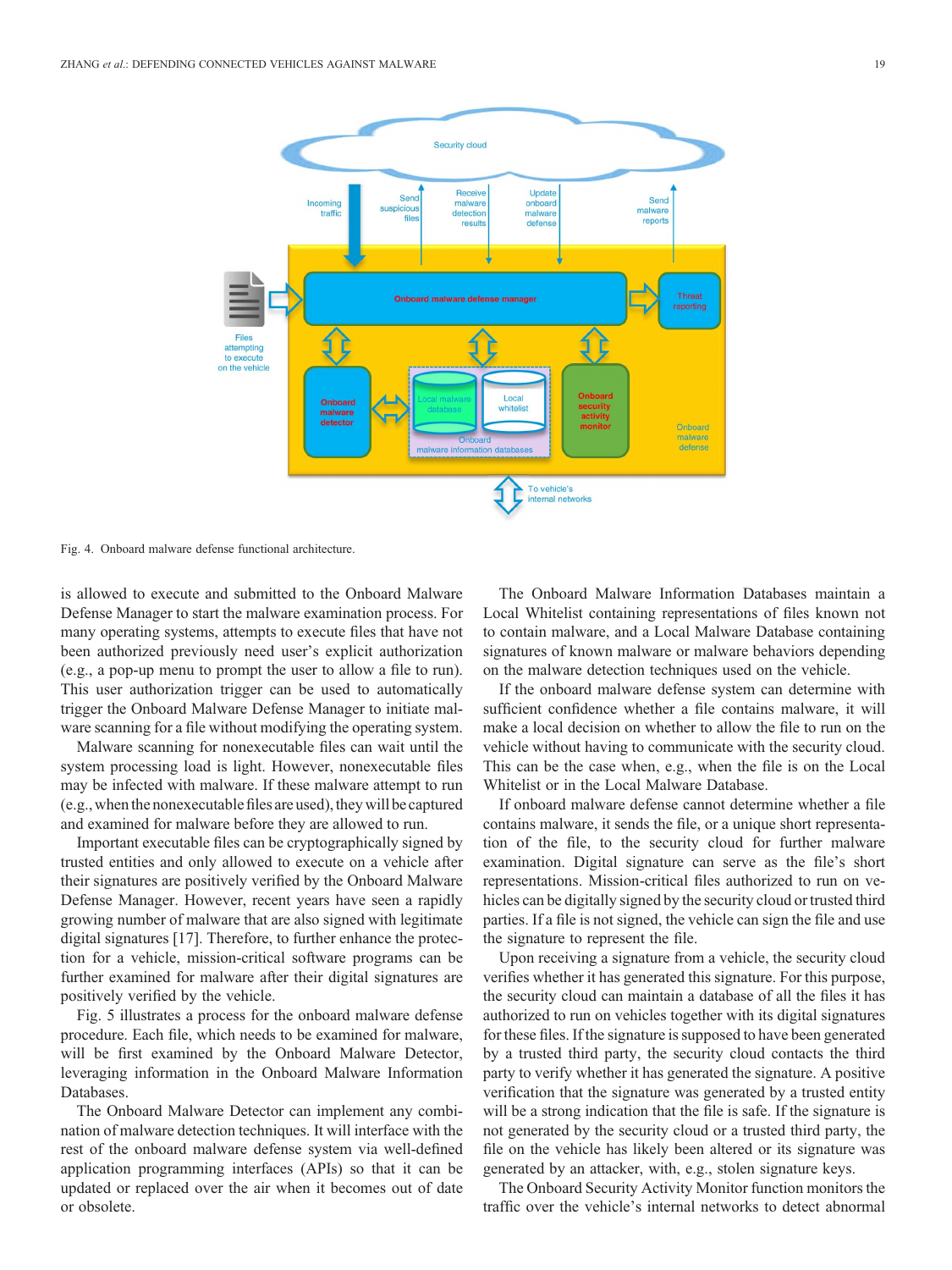

Fig. 5. Onboard malware defense procedure.

traffic patterns and abnormal attempts to access in-vehicle devices, which may indicate a security attack.

The Threat Reporting function sends Threat Reports to the security cloud to inform the security cloud of the malware or other security attacks that the vehicle has experienced. A Threat Report can contain information or claims about the alleged sources of the security attacks. The security cloud must determine the trustworthiness of the Threat Reports because the reports from some vehicles cannot be trusted.

## IX. DISCUSSIONS

Several issues await further investigation to enable large-scale implementation of the proposed framework. One question is which in-vehicle devices should implement the onboard threat defense functions. Ideally, these functions can run only on a single onboard security gateway that controls all the external communication interfaces on the vehicle. Traffic from external sources must traverse this gateway to reach ECUs and will be scanned by the gateway for malware. However, real-time malware scanning of all pass-through traffic can require excessive processing power. Furthermore, the gateway alone, with its limited onboard resources, may not be able to detect all malware in the pass-through traffic. Therefore, mission-critical ECUs should either implement the onboard malware defense functions or be able to capture the files that attempt to run on them and send the files to the onboard security gateway, which can use the process described in Section VIII to examine these files for malware.

Another issue is how to minimize communication overhead and the delayincurred by using cloud servicesto help vehicles examine files for malware. As discussed earlier, if the security cloud has accesstoallthefilesauthorizedto runonvehicles,avehiclecan send the files' digital signatures, rather than the files themselves, to the security cloud. However, if the security cloud cannot access such a list (e.g., when vehicles can download data from the Internet), more resource-efficient ways will be required for vehicles and the security to collaboratively examine the files for malware.

#### X. CONCLUSION

Malware is a serious threat to the increasingly connected vehicles. They can infect vehicles in a number of ways and cause a wide range of severe disruptions and damages. Defending vehicles against malware imposes unique challenges. This paper identified such unique challenges and presented a cloudassisted vehicle malware defense framework that can address these challenges.

#### **REFERENCES**

- [1] L. O'Carroll. (Jul. 2013). Scientist Banned from Revealing Codes Used to Start Luxury Cars [Online]. Available: http://www.theguardian.com/ technology/2013/jul/26/scientist-banned-revealing-codes-cars. Accessed on: Oct. 18, 2013.
- [2] A. Francillon, B. Danev, and S. Capkun, "Relay attacks on passive keyless entry and start systems in modern cars," in Proc. Netw. Distrib. Syst. Secur. Symp., 2011.
- [3] I. Rouf, R. Miller, H. Mustafa, T. Taylor, S. Oh, W. Xu, M. Gruteser, W. Trappe, and I. Seskar, "Security and privacy vulnerabilities of in-car wireless networks: A tire pressure monitoring system case study," in Proc. 19th USENIX Secur. Symp., 2010, pp. 11–13.
- [4] L. Delgrossi and T. Zhang, Vehicle Safety Communications: Protocols, Security, and Privacy. Hoboken, NJ, USA: Wiley, 2012.